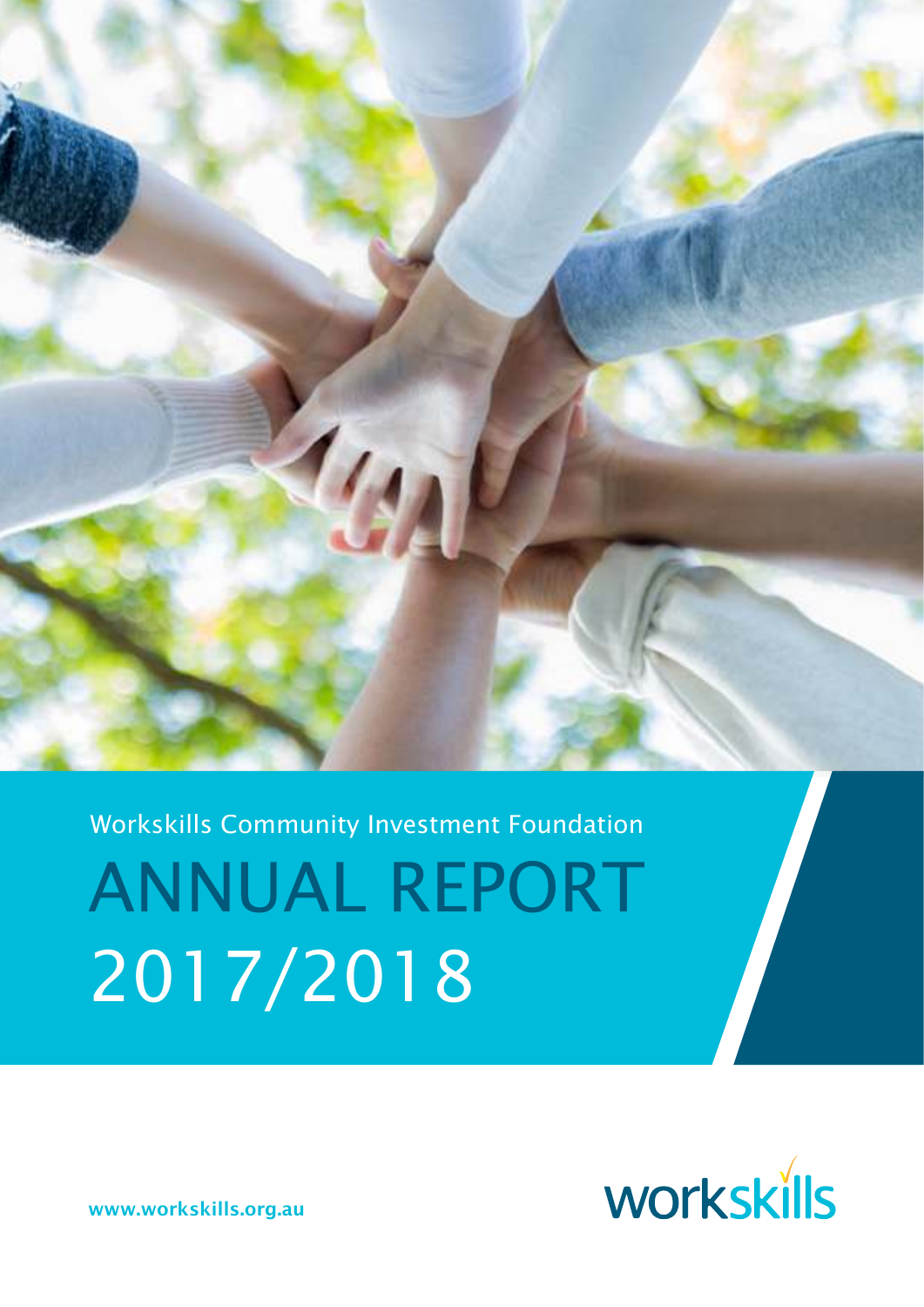2 3



ager Report

leport

## TABLE of contents

| $\overline{4}$           | <b>Mission Statement</b>      |
|--------------------------|-------------------------------|
| $\bullet$                | <b>Our Purpose</b>            |
| 6                        | <b>Board of Management</b>    |
| $\bullet$                | <b>Senior Leadership Team</b> |
| $\overline{\mathbf{10}}$ | <b>Chairman Report</b>        |
| $\overline{\mathbf{12}}$ | <b>CEO Report</b>             |
| $\overline{\mathbf{14}}$ | <b>COO Report</b>             |
| $\overline{\mathbf{18}}$ | Human Resource Manag          |
| $\overline{\mathbf{19}}$ | <b>Finance Report</b>         |
| (20)                     | <b>Impact Communities Re</b>  |
| 23                       | <b>Branch Offices</b>         |

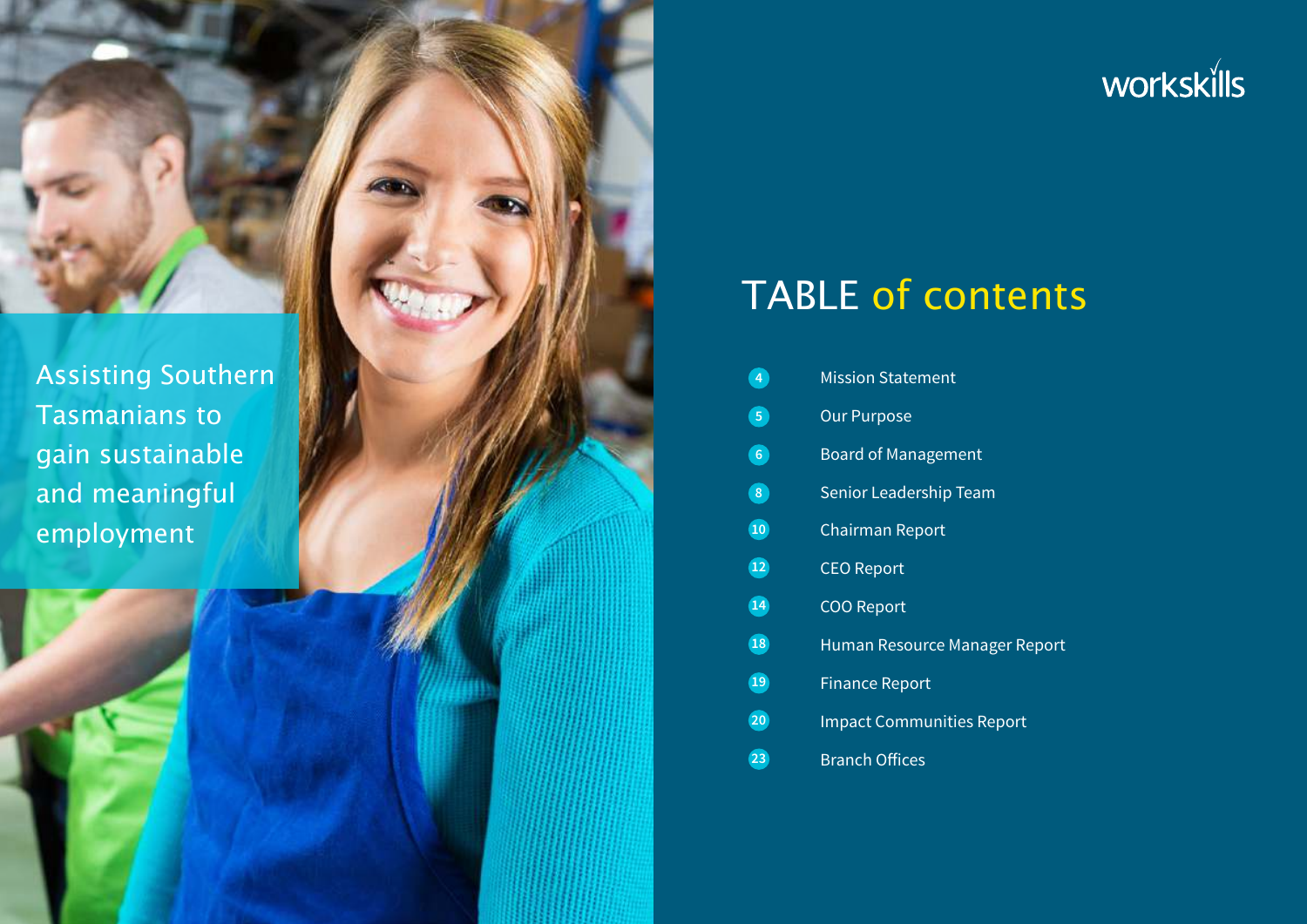### OUR VALUES

### MAKING A POSITIVE DIFFERENCE

Every person and organisation that connects with Worksills is important. Everything we do is intended to facilitate skills and employment and to assist individuals and communities.

### RESPECT AND INTEGRITY

We respect the rights, aspirations and diversity of individuals and the communities in which they live' and their entitlement to acceptance and courtesy. All staff actively demonstrate fairness, honesty and accountability in all dealings with one another and all stakeholders. We observe accepted community standards.

### TEAMWORK AND COMMITMENT

Workskills staff are dedicated to working together, applying a mix of skills and expertise to deliver services that assist individuals and communities.

### **COLLABORATION**

We are committed to building positive relationships with stakeholders by working within partnerships to achieve mutual goals for the benefit of our communities.

## MISSION statement

# jobactive



RIGHT Job RIGHT Person RIGHT fit

### **OUR VISION**

Work • Skills • Community

### OUR PURPOSE

Building connections, creating opportunities and making meaningful employment achievable.



For job seekers Workskills, as a contracted jobactive provider, assists you with one-on-one support to help you find and keep a job, depending on your individual circumstances and needs.

### **EMPLOYERS**

For employers Workskills, as a contracted jobactive provider, gives you access to a free service that can help you find staff.

Workskills assists you with support that's tailored to meet your individual business needs, from recruitment advice, to candidate screening and short listing, to skills training for job seekers to suit your business needs. You may also be eligible to receive financial incentives for recruiting staff through jobactive. This service is free of charge.

WORKSKILLS IS CONTRACTED TO THE FEDERAL GOVERNMENT THROUGH THE DEPARTMENT OF JOBS AND SMALL BUSINESS TO PROVIDE SERVICES TO ELIGIBLE JOB SEEKERS REGISTERED THROUGH CENTRELINK AND REFERRED TO US.

### **JOB SEEKERS**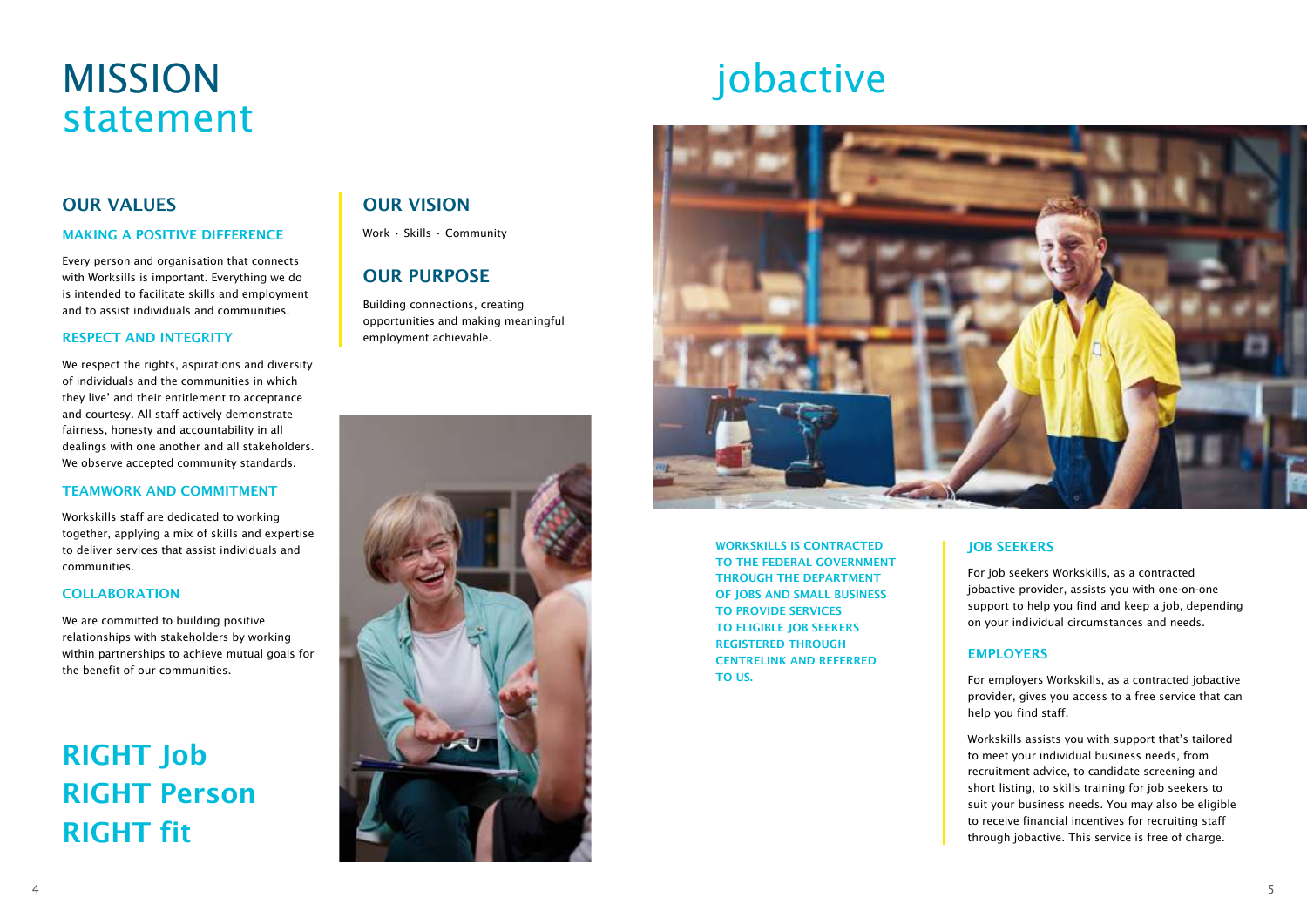### Christopher Bevan

(Retired) Industrial Relations Manager, Forestry Tasmania, 22yrs, Chairman of the Board

Chris joined the Workskills Board 13 years ago and has been the Chairman for the last 12 ½ years. After retiring from Forestry Tasmania, he was looking for an organisation where he could give his time to help people and Workskills has proven to be the perfect fit.

Chris appreciates working with an excellent Board, a strong leadership team and dedicated staff. He recently completed and graduated from the Australian Institute of Company Directors Course, covering the compliance and performance requirements of an effective Board.

### Heather Chaplin-Alomes

Senior Human Resources Consultant, Tasmanian **Government** Deputy Chair of the Board

Heather joined the Board in October 2008 and became deputy Chair in November 2009.

Heather has an extensive background in the

employment, vocational and training sector with more than 23 years' experience working in the industry with for-profit and not-for-profit providers and Government. She joined the industry working in human resources on a large industrial site and has seen first-hand what vocational training can do to benefit individuals and the organisations in which they work. She has also worked as a frontline employment and training coordinator for a not-for-profit organisation. Heather has an excellent understanding of the issues that face employment

services providers and is committed to working with the Board and management of Workskills.

### Chris Hughes General Practitioner Secretary of the Board

Chris Hughes has been a member of the Workskills Board and its precursors for over 26 years. As a GP in Bridgewater, he has long had a passion for the principles and practice of social justice and the right of everyone to reach their full potential.

Chris is the current Royal Australian College of General Practitioners Tasmanian Faculty Censor with local and national responsibilities in relation to GP Assessment and Policy. He is also a member of the Queens Domain Advisory Committee advising the Hobart City Council in all matters relating to the planning and use of the Queens Domain.

### Stephen Luttrell Treasurer of the Board

Born and raised in Hobart, Steve completed a Bachelor of Science (Forestry) at the Australian National University. On return to Tasmania he worked with the Forestry Commission and Forestry Tasmania including roles in senior management, operational management and sales and marketing. He also has experience in private enterprise through secondment and then through project work subsequent to retirement.

Steve has been a Board Member of Workskills for 11 ½ years and is also a Director of the Forest Practices Authority.

Bernadette Ulbrich-

### Hooper Barrister and Solicitor Co Treasurer of the Board

Bernadette was born and raised in Tasmania and completed her university studies at the University of Tasmania and Charles Sturt University. She joined the Workskills Board in 2012 and is a Barrister and Solicitor, qualified wine maker and veterinary nurse. She has a strong background in training and development, lecturing and tutoring.

Bernadette spent 10 years living in Melbourne and working in all facets of the wine industry; primary production, quality control, bottling, wine retail and sensory education.

Bernadette graduated from the Australian Institute of Company Directors Course, covering the compliance and performance requirements of an effective Board, and is presently working for the Australian Institute of Company Directors as a Member Relations Executive. Bernadette is also a board member of the Hobart City Mission and serves on the Finance, Investment & Property Management Committee.

## BOARD of management

### Iain Frawley Board Member

Iain has extensive background experience in public administration, having spent considerable time in senior roles in both the federal and state public services. In addition Iain has been actively engaged in community activities on a voluntary basis where past roles have included membership of the Boards of Management for Jobmatch Inc. (now Wise Employment) and Project Hahn, and as President of the Friends Football Club. Currently Iain is involved in a voluntary capacity with Workskills and the Hobart City Football Club. Iain holds a Master of Public Administration and Graduate Certificate of Corporate Governance. He has been a Workskills Board Member since 2001.

### Robert Flanagan Industrial Relations Practitioner Board Member

Robert is an Industrial Relations practitioner with over 23 years' experience and has a strong commitment to social justice. Robert is currently the Assistant Branch Secretary for the Tasmanian Branch of the Australian Workers Union and Vice President of the Industrial Relations Society of Tasmania. Robert has been a Board Member of Workskills for 9 ½ years.

### Louise Wallace Board Member

Louise joined the Workskills Board in 2009. Born and raised in Hobart, she has 20 years of experience in Sales and Marketing working within the Private Health Insurance Industry dealing with both government and private sectors.

Louise has also worked within the employment, vocational and training sectors for both for-profit and not-for-profit providers.

### Leigh Delaney Board Member

Leigh joined the Board in 2015. He has varied experience in the community sector with not- for-profit organisations having worked in operational and managerial roles. He has worked with a number of organisations under previous Government employment contracts and is presently employed in human resources in the Aged Care Sector. Leigh has a passion for supporting people to live full and meaningful lives and to have access to the resources they need to reach their full potential.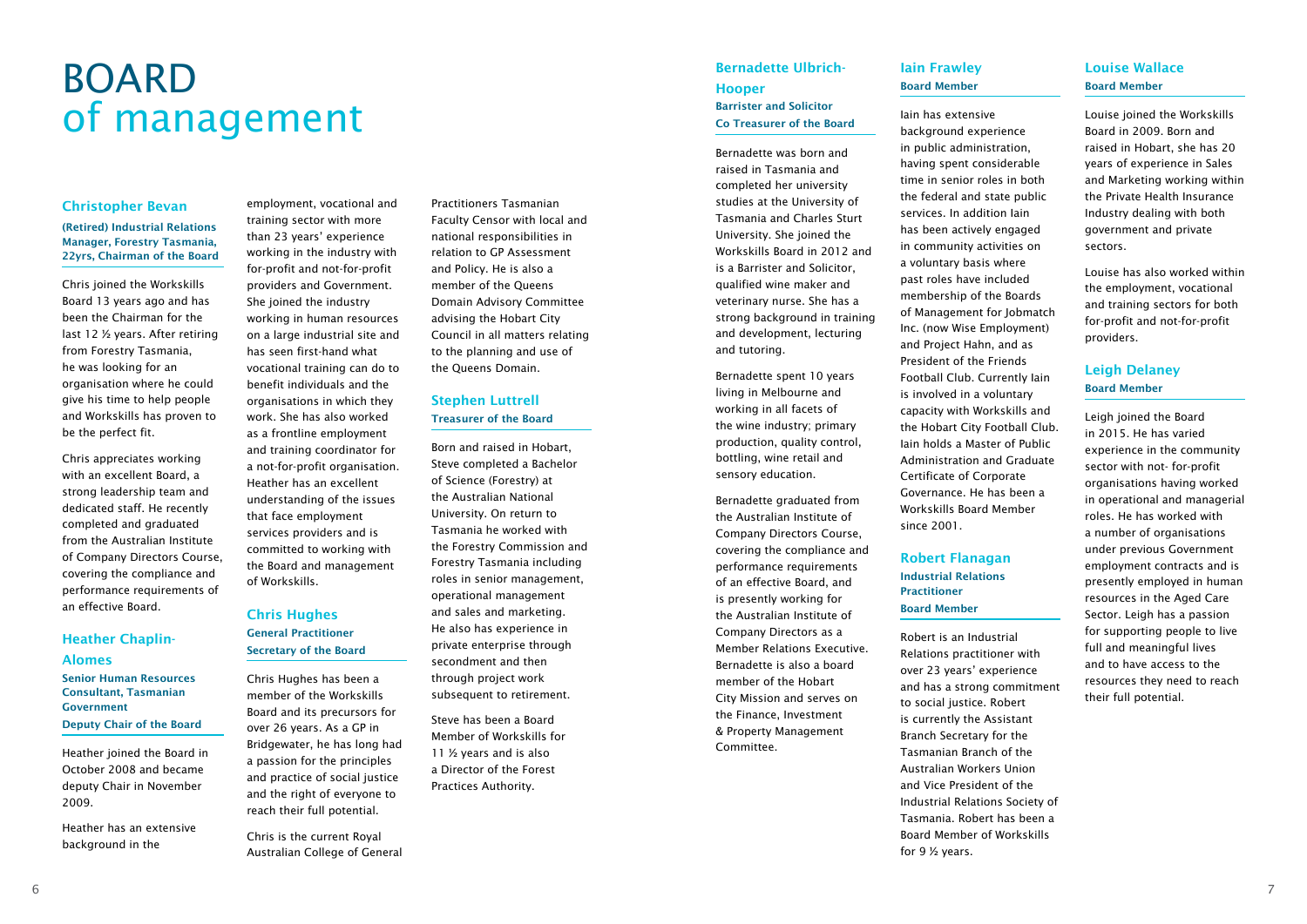### FIONA REID Human Resource Manager

Fiona commenced with Workskills in a management role in 2009, overseeing two of Workskills (then) four sites and was promoted to the Human Resource

Management role in 2011. In 2013 Fiona completed her Graduate Diploma of Human Resource Management, is a Certified Member of the Australian Human Resource Institute (CAHRI) and is experienced in both corporate and non-profit settings. Fiona has an extensive background in HR generalist affairs, including experience in employee recruitment and retention, staff development, mediation, conflict resolution, benefits and compensation, performance management, HR records management, HR policies development, legal compliance and negotiating Employee Collective Agreements.

### PAT KLUVER **CEO**



Her previous experience as the Operations Manager of a manufacturing plant saw the implementation of work flow schedules that improved productivity, the implementation of Work Health and Safety policy and practices and return to work processes. Prior to this, Fiona ran a landscape and design business in Melbourne for twelve years and has worked in Senior Management roles in hospitality in Melbourne and Perth.

Pat joined Workskills in 2005 as Founder and Executive Officer of Workskills Training and Development (RTO). Subsequently he also took on the responsibilities of Corporate

Services Manager and Deputy

General Manager.

As a training and development professional, Pat's consultations with a diverse range of industries and organisations proved excellent exposure to the needs of employers in Hobart and Southern Tasmania. Under his leadership, Workskills RTO focused on VET to link job seekers to employment in local industries, develop work preparation programmes for those doing it tough and also formal skills development for Workskills staff delivering employment and support services.

In 2009 Pat was promoted to the position of Deputy General Manager taking on responsibility for the RTO, marketing, work experience, special projects and providing high level support as a member of the Workskills Executive. Pat's management training and experience provided him the ability to understand and manage complex Employment Services contracts. Pat's skills and contribution as Corporate Services Manager and Deputy General Manager led the Board of Management, in June 2015, to his appointment as Workskills' Chief Executive Officer. An advocate of lifelong learning, he holds an Advanced Diploma of Management, Diploma of Training and Assessment, Certificate IV in Human Resource Management, Graduate Certificate of Management (UTAS) and recently completed an Advanced Diploma of Work Health and Safety.

### MARK BRITTAIN Chief Operating Officer



Prior to Mark joining the Workskills Executive Team in 2005, he honed his extensive management skills operating in the demanding and fast paced retail sector. Mark

has brought with him his knowledge and expertise in the areas of profit control, budget forecasting and staff management.

Appointed as the Operations Manager for Workskills Job Network Services, Mark has seen a number of contract changes including the transition to Job Services Australia (JSA) in 2009 and most recently from JSA to jobactive in 2015 which he now holds the role of Chief Operating Officer. Mark and his team manage the operation of five fulltime and three outreach sites across the Hobart and Southern Tasmania employment region. During his 12 years with Workskills, staff numbers have increased significantly to ensure Workskills has been able to continue to deliver excellent employment services to the increasing number of clients across Southern Tasmania. Mark plays an instrumental role in ensuring Workskills remains the provider of choice in our Employment region and continues to further his knowledge and expertise in the delivery of Employment Services.

### KRISTY HOLBROOK Finance Officer



Kristy has been instrumental in 2016 in re-defining the parameters for the organisations financial management. This work has seen a major overhaul and

review of Workskills financial management system across all levels of the organisation. In 2017 Kristy was invited to be a member of the Senior Leadership Team, which provides the highest level of strategic direction for Workskills. To enable Kristy to have the necessary skills and knowledge to manage this process has been her 9 years with Workskills growing her knowledge, experience and most importantly her leadership skills.

Kristy started as a Finance and Admin trainee with Workskills in 2009, completing her Cert III in Business with Workskills Training and Development (RTO). After completing her traineeship, Kristy commenced in a Finance and Administration role for the Accounting and Finance Team.

Over the last 9 years Kristy has worked in many support roles throughout the organisation across Finance, Human Resources, Corporate Support and Administration, before being appointed to the position of Finance Coordinator in 2015 after a restructure of the Finance Team. Kristy's skills, experience and understanding of the business along with her ability to adapt to change put her in the perfect position to take on the additional responsibilities and challenges that came with this role.

Since completing her Certificate III in Business, Kristy has completed her Certificate IV in Human Resources and Certificate IV in Work Health and Safety and is currently undertaking her Diploma of Accounting.

## SENIOR leadership team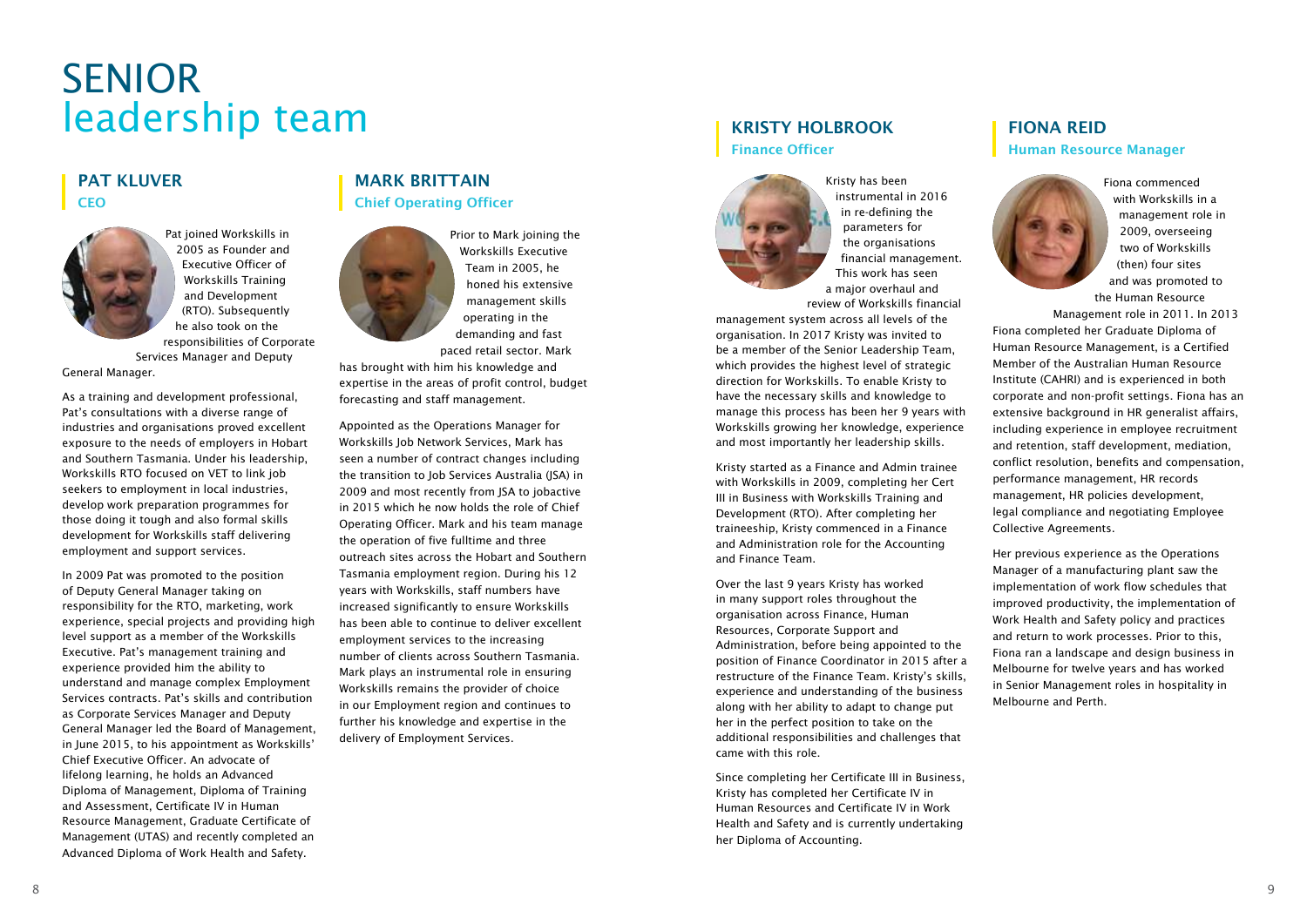Financially, despite the challenges, this year has provided a solid result. The organisation was very close to achieving the budgeted surplus. This result is despite increased expenditure in frontline resources to improve performance. Staff numbers are the highest they have been in Workskills history and our range of programs sees a lot lesser reliance on the Employment Services contract.

The Workskills Community Investment Foundation was launched in 2018 with a range of initiatives that not only focuses our PBI and NFP status, but gives a real sense of unified identity for all stakeholders, internal and external to the organisation. Investments have been established that see our surplus's invested, resulting in real money that can be used directly in our community. A result from the foundation is that in 2017-18, we have invested 4 fold from previous years into our local community. 2018 saw the Foundation providing funding for programs that directly enable community organisations to better engage with one of our most important assets – our youth.

This year has seen its challenges for the Employment Services side of the business with a decline in our performance. The management



## CHAIRMAN REPORT Chis Bevan

2018 HAS PROVEN, IN MANY WAYS, TO BE A TOUGH YEAR FOR WORKSKILLS, BUT WILL BE LOOKED BACK ON AS A YEAR OF NEW BEGINNINGS. I AM SURE THE BOARD WOULD AGREE, WORKSKILLS HAS SEEN SIGNIFICANT GROWTH AND DIVERSITY OVER THE LAST FINANCIAL YEAR WITH NEW PROGRAMS, BUT ALSO A NEW "FOCUS" AND A "PURPOSE FOR BEING". OVER MY TIME AS CHAIR, I WOULD SUGGEST, THAT THIS HAS BEEN ONE OF THE BUSIEST FOR ALL BOARD MEMBERS AS WE HAVE SUPPORTED THE DEVELOPMENT OF STRATEGY, ENABLING SOME SIGNIFICANT ORGANISATIONAL CHANGE.

> team are working hard to ensure that the necessary steps are taken to address this and the clear intention and efforts are focused on getting performance back up to the National average as a minimum.

Diversification has been a deliberate focus for Workskills with new programs coming to fruition with Parents Next and Youth Entrepreneurial Services. Parents Next has been a very important program to ensure we show we can deliver more than just one program and have evidence to deliver specialised programs to cohorts. Youth Entrepreneurial Services has grown and the product brand "Trouble Smiths – We made it" has had an official launch. This initiative will form our move into a pure Social Enterprise and ensure we are reaching out to many more people through a strength based program.

As a board, through the CEO, we have seen the organisation become increasingly complex with our funding bodies demanding higher levels of compliance, greater accountability and higher levels of performance across all programs. For the board, the risk appetite has continually been challenged across many areas this year, as chair, I am so very thankful for the boards support in meeting these challenges and navigating in a professional way.

I would like to take the opportunity to thank my fellow Board members, the Senior Leadership Team and all the staff, I feel proud to lead a team that cares so much about what we do.



### DIVERSIFICATION HAS BEEN A DELIBERATE **FOCUS**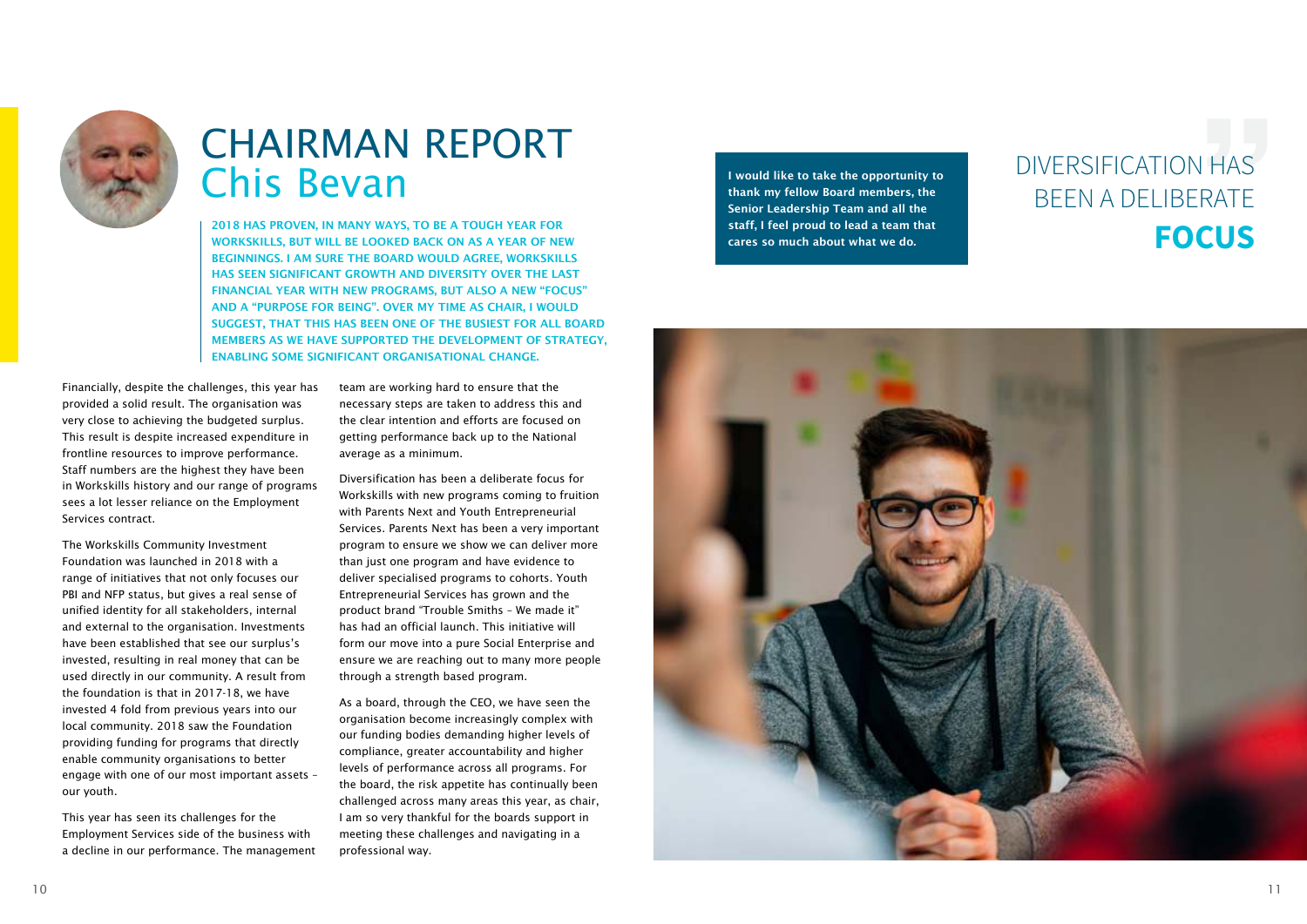Impact Communities, the part of the business that focuses on engaging with communities has seen unprecedented activity. The team at Impact have taken the Youth Entrepreneurial Services to new levels with close to 150 youth being engaged along the way. A new brand has been launched called Trouble Smiths – "We made it", further providing a strong business case for the Social Enterprise in its own right. Our Families and Schools Together (FAST) program through the Salvation Army's Communities for Children's funding has touched many more families this year. I was fortunate enough to be invited to one of the graduations this year, where the results of the program become extremely tangible. To hear stories from participants how FAST has improved the family unit was very enlightening. Impact continues to prosper and forge stronger links between Workskills and the communities that we serve.

Our Workskills Community Investment Foundation (WCIF) was launched in June with an all staff celebration of the work that we have done and continue to do. Our very own foundation, once again saw our surplus's built up over the years be invested to further invest in our community partners. This year saw the Community Allocation Committee assess proposals with two successful Coaching Young People for Success programs being run. The "charter" for the Allocation Committee



### CEO REPORT Pat Kluver

IT WOULD BE FAIR TO SAY THAT 2018 HAS BEEN A MIXED YEAR FOR WORKSKILLS. WE HAVE SEEN TREMENDOUS GROWTH IN OUR COMMUNITY BRAND, IMPACT. WE HAVE SEEN NEW PROGRAMS INCREASING OUR SUITE OF OFFERINGS AND WE HAVE SEEN THE JOBACTIVE SIDE OF OUR BUSINESS "STRUGGLE" WITH ITS PERFORMANCE.

> aims to extend the work we can do with cocontributions and aims to "enable" partners with skills in our sector to reach out to more people making a real difference. Of the two programs we facilitated, one was in the North of the state and we were happy to make new friends in that region. Pleasingly our investments have been achieving the stated aims and we are on track for next year's investment to be similar to that of 2018.

This year we tendered for a new program through the Department of Jobs and Small Business called Parents Next. Working in the community sector has so many rewards and in many respects it is how Workskills started as an organisation. The Parents Next program takes us back to where we started in many ways, delivering a program that is designed to keep clients engaged in meeting their longer term aspirations. Parents Next is about working with Parents that have children under 6 years of age and has an overwhelming focus of keeping parents engaged in services in preparation for when they need to re-enter the workforce. Our enthusiastic team motivate and plan with clients a pathway to maximise opportunities through training, support and understanding and identifying networks.

Our jobactive side of the business has struggled this last year. It has required much analysis and soul searching and the



culmination of this saw us further invest in our front line resources to ensure we are maximising our potential. During late 2017 and early 2018 we dropped down to a 2 STAR provider. A long fall from where we were at 5 STARS and not somewhere where we are at all comfortable. A lot of work has been completed late this year to prepare us for the last 2 years of the contract to come back and take our number one spot back. We have invested in key areas of the business with additional positions in Intensive Assistance, direct employer engagement, a two person jobs rescue unit and two consultants focusing on indigenous placements. The Senior Leadership Team are focused on setting the right environment where all our people know what's required and have all the tools and resources to achieve the expectations the Department have on us, but more importantly than that, the expectations that all our clients place on us helping them realise their potential.

Despite the downturn in our performance, we have managed to still provide a strong operating surplus this year. Under our new financial management system we now see surpluses either be allocated to our strategic funds for medium term initiatives or into our community investment accounts. Being so close to the end of the contract, this year's surplus has been allocated to the strategic

area to prepare for a new tender.

As the CEO of Workskills, I have had excellent support from the Senior Leadership Team. As I mentioned earlier, this year has thrown us some "curve balls" and there is plenty of work to do to get us back to where we belong, but my team are taking on the challenge and working hard to ensure we can say "we are doing our best".

Our Governance structure dictates that we meet as a board and CEO once a month. A very

quick calculation indicates that our Board of Management has literally donated in excess of 500 Hours to ensure we, not only meet our governance obligations, but provide significant input into the way Workskills is and what it does. Thank you so much for all your support and confidence in our business.

We will keep working hard to ensure, as an organisation, we are focused on the things that really matter to us, our customers and all our stakeholders. We do look forward to a prosperous 2019 where our focus will be on ensuring our performance is where it needs and that we can lock in a new jobactive contract in 2020. Lastly thanks you to all our people internally, there are nearly 80 of us that work hard to ensure we all play our part in realising all our potential.

THANK YOU FOR ALL YOUR SUPPORT AND CONFIDENCE **IN OUR BUSINESS**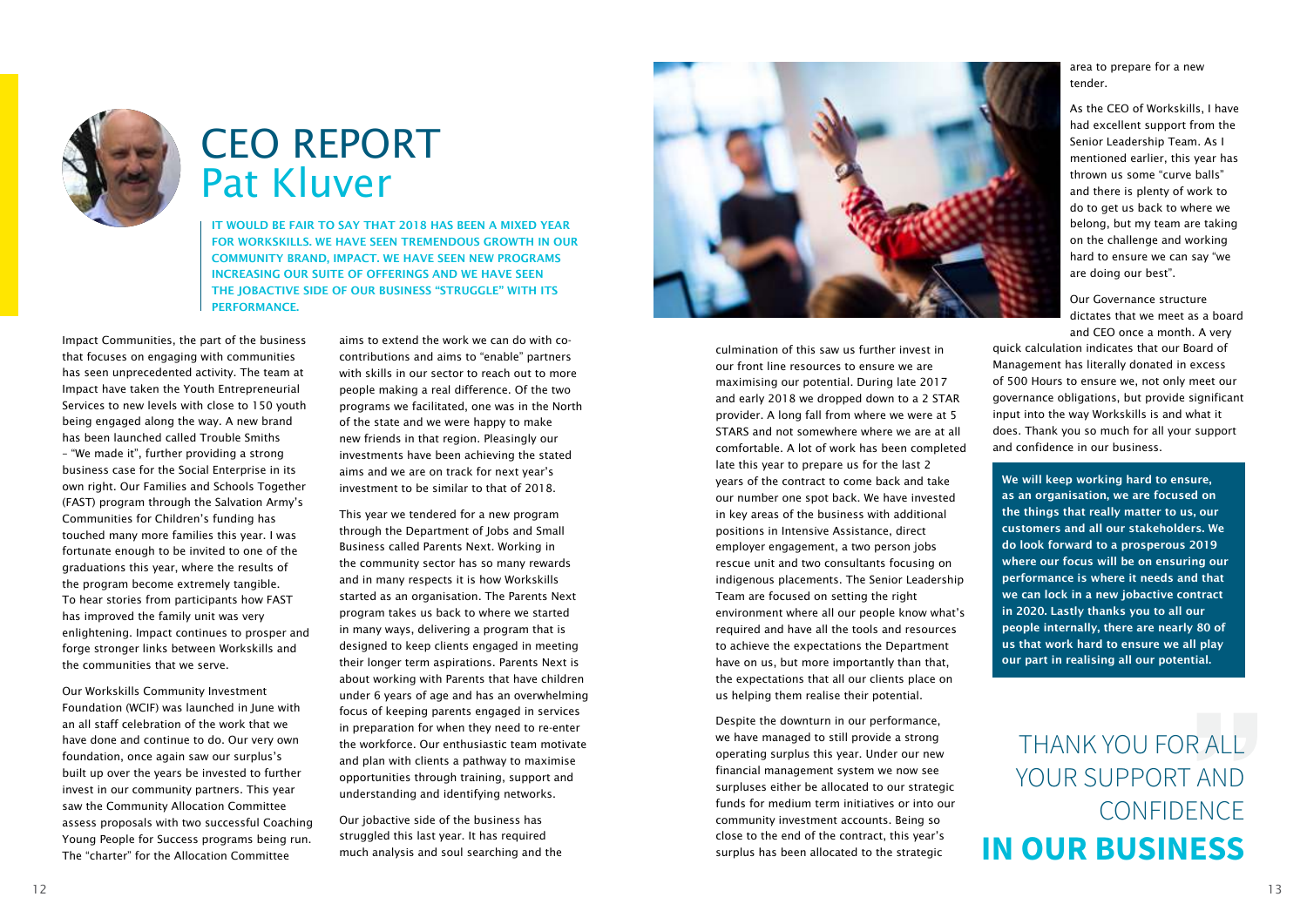Unfortunately our efforts over the past 12 months is not reflected in our performance results and sadly we find ourselves in unfamiliar territory. With experiencing some "pain" around performance, it allowed us to reflect on what we do well, what we don't do so well, where our gaps are and finally what are we going to do to ensure we deliver the best possible outcomes we can for our Job Seekers in the years to come.

In doing some "navel gazing" there were a few areas uncovered that needed addressing, which is why some new and exciting changes to our delivery model came about.

We have experienced changes not only in the delivery of services and our performance, but also in the design and structure of our management group. Our quality team has done an incredible job of ensuring we keep on track and achieve the much sought after ISO9001 Quality Accreditation. That does not of course mean we are about to rest on our laurels, we have had a refresh in this area and are looking carefully at the way we can maintain our continuous improvement mantra on the back of all the hard work and success that we enjoyed in the previous year.



## COO REPORT Mark Brittain

THE END OF THIS FINANCIAL YEAR MARKED 3 YEARS FOR JOBACTIVE AND IT'S FAIR TO SAY IT'S BEEN A CHALLENGING YEAR IN MANY RESPECTS, BUT ALSO THERE CONTINUES TO BE MANY REAL, LIFE CHANGING, STORIES ABOUT HOW WE HAVE HELPED OUR JOB SEEKERS MOVE FORWARD TO AND GAIN MEANINGFUL EMPLOYMENT EVERY DAY, THE REASON WHY MANY OF US ARE COMMITTED TO THIS IMPORTANT COMMUNITY SECTOR.

> This has given us the opportunity to review and challenge what we do in the quality and compliance space with several new roles being created to manage quality, accreditation and business performance.

Our Employer Services team who deliver recruitment services held their own this year and are to be congratulated on going against our overall performance trend, delivering greater placements and outcomes results compared to their previous year. This was no doubt achieved by continuing to work with industry and employer groups at a sector level, continuing to grow our suite of tailored Pre-Employment programs, as well as not ignoring the small to medium employers who just need some help in finding the right fit for their business.

The new roles mentioned above were not the only new role introduced this year, we also welcomed two Indigenous Mentors aboard. Through this new role we are achieving some outstanding results by providing coaching, mentoring and personalised support and career orientated training. Closing the Gap

is a range of Government strategies that aim to improve the lives of Aboriginal and Torres Strait Islander Australians. In 2008, the Council of Australian Governments (COAG) set targets aimed at eliminating the gap in outcomes between Indigenous and non-Indigenous Australians, employment being one of the seven. Through this new role and the continued efforts of our wider Workskills team, we are committed to ensure better outcomes are delivered to help Close the Gap.

As you would have read in Pat's report, investing in our frontline to maximise our potential has been a focus for us this year. Searching for frontline staff, even though we are in the recruitment game as well, can be challenging. Pleasingly, we have realised our own potential by using our internal Ground Up program, to grow and develop our own staff of the future. One of our first Ground Up employees was successful in gaining a Job Search Consultants role at New Norfolk. This latest appointment makes it "four" who have successfully "graduated" from our Ground Up program with permanent full-time positions.

Workskills, through Impact Communities, were successful in gaining the Parents Next contract. This is an exciting program, one that we are delighted to be able to deliver and in many ways, the concept and design of this program takes us right back to our humble beginnings all those years ago.

PLEASINGLY, WE HAVE REALISED OUR OWN POTENTIAL BY USING OUR **GROUND UP PROGRAM**



The year ahead is no doubt going to be just as challenging as the last, pleasingly though, in many respects, the hardest part of gaining the performance ground back has been done, new and innovative strategies have been designed and implemented, which allows our dedicated and committed staff, at all levels, to focus on achieving our goals for 2018/2019.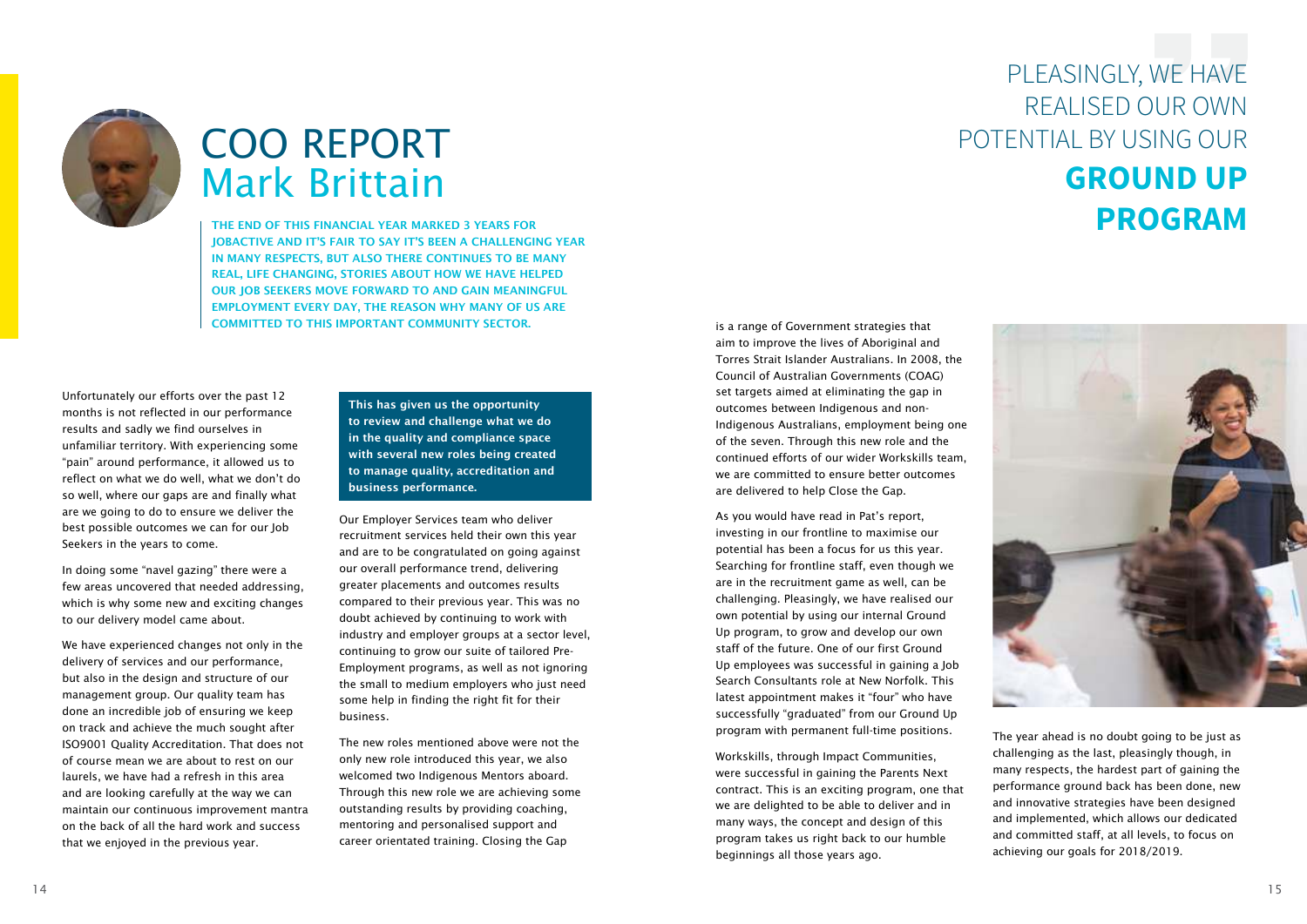So much has occurred over the past 12 months with my focus on ensuring we are future proofing our organisation with staff that recognise the value of career development and knowledge management. My main objective was to create an environment whereby current staff felt valued and supported with a clear career path within the organisation. Additionally, it was important that we create the next generation of knowledge managers. One of Workskills strategic priorities is Staff Engagement, whereby we 'undertake to ensure motivated staff will be equipped with the tools and resources necessary for developing the skills and knowledge required for the delivery of high quality services and will be rewarded and recognised for exceeding performance targets'.

This has been a multi-pronged strategy with our internal Mentoring and Ground-Up Programs. The Mentoring Program is now in its third year and continues to deliver positive results for both staff and the organisation as a whole. This year we have 10 participants in the program who meet monthly, and some more frequently. As part of the support side of the program we have several 'all group' meetings scheduled through-out the program so participants are able to share their experiences and offer suggestions as to how the program can be improved in the future. I have found



## HUMAN RESOURCE MANAGER Fiona Reid

NEWS JUST IN. SUCCESSION PLANNING WORKS AND WHAT A POSITIVE FEELING THAT SPREADS THROUGHOUT AN ORGANISATION.

> these sessions to be extremely valuable as I have adopted several of the suggestions over the previous year's adding value to the program.

From our Mentoring Program we have seen one Support Centre Officer move into a Job Search Consultant role as a direct result of their involvement in the Program, one of our Middle Managers move into a Senior Managers role with a promotion of another Manager into a more Senior Management role. Much of this success can be attributed to the support they received from their Mentors through the course of their Mentoring journey.

Direct feedback from both Mentees and Mentors have confirmed the support that anecdotally could be seen. Encouragingly, Mentors have reported that the benefits they have received from their involvement in the program has been both unexpected and rewarding. Our Ground Up Program has also enjoyed success, so much so that we are currently down to two participants in the Program as the successful movement of participants in the Ground Up Program has somewhat depleted our stocks.



We have two Ground Up Trainees that have moved on from their Traineeships to become 'Support Centre Officers', one who has gone from the Ground Up Program Traineeship to a Job Search Consultant and one that started as a Finance Trainee and is now our Finance Officer. These success stories have given participants a great sense of pride and accomplishment. We do not restrict applications for internal roles through the Ground-Up Program to completed Trainees, we encourage our Trainees to apply for these positions regardless of the completion of their Traineeship. We do however insist that Trainees are able to demonstrate competency, suitability for the position applied for and they must complete their formal qualification, but this is not a barrier to promotion or professional development. Our current Trainees still involved in the program are undergoing rotations now and in the coming months with our Finance Department benefitting from one Trainee and the other moving into their rotation at one of our Sites.

Human Resources in an interesting area to be involved in, one that has kept me busy for the past 15 years of my career. I think it would be fair to say that when one delves into HR as a profession we start out dealing with the tactical side of the discipline- that being paperwork, employee handbooks, enforcing policies, recruiting and onboarding. All

important and still a necessary requirement of the role, however, over the years I see the strategic side of HR as the most challenging and rewarding. Strategy in HR is all about our most valuable asset- the people. Consequently, it is the implementation of HR practices that align our people, those that keep this organisation ticking, with our organisational goals which will allow us to be more successful and productive. Strategic HR really is about collaboration with staff and ensuring their work experience is a positive one that will in turn create a mutual benefit for both the employee and employer. It is all about creating a positive organisational culture and a work environment staff will appreciate, care about and be prepared to invest in the overall success of the organisation because they have skin in the game. Here at Workskills, I believe we do that very effectively.

I have been fortunate enough to be given the opportunity to further my professional development through the Australian Human Resource Institute (AHRI) Accreditation Program. The program offers multiple pathways to accreditation, similar to that of a Certified Practising Accountant (CPA) and I have elected to take the Senior Leaders Pathway which involved writing up a case study of a program or initiative that I have implemented in the last five years with Workskills followed by a panel interview, yet to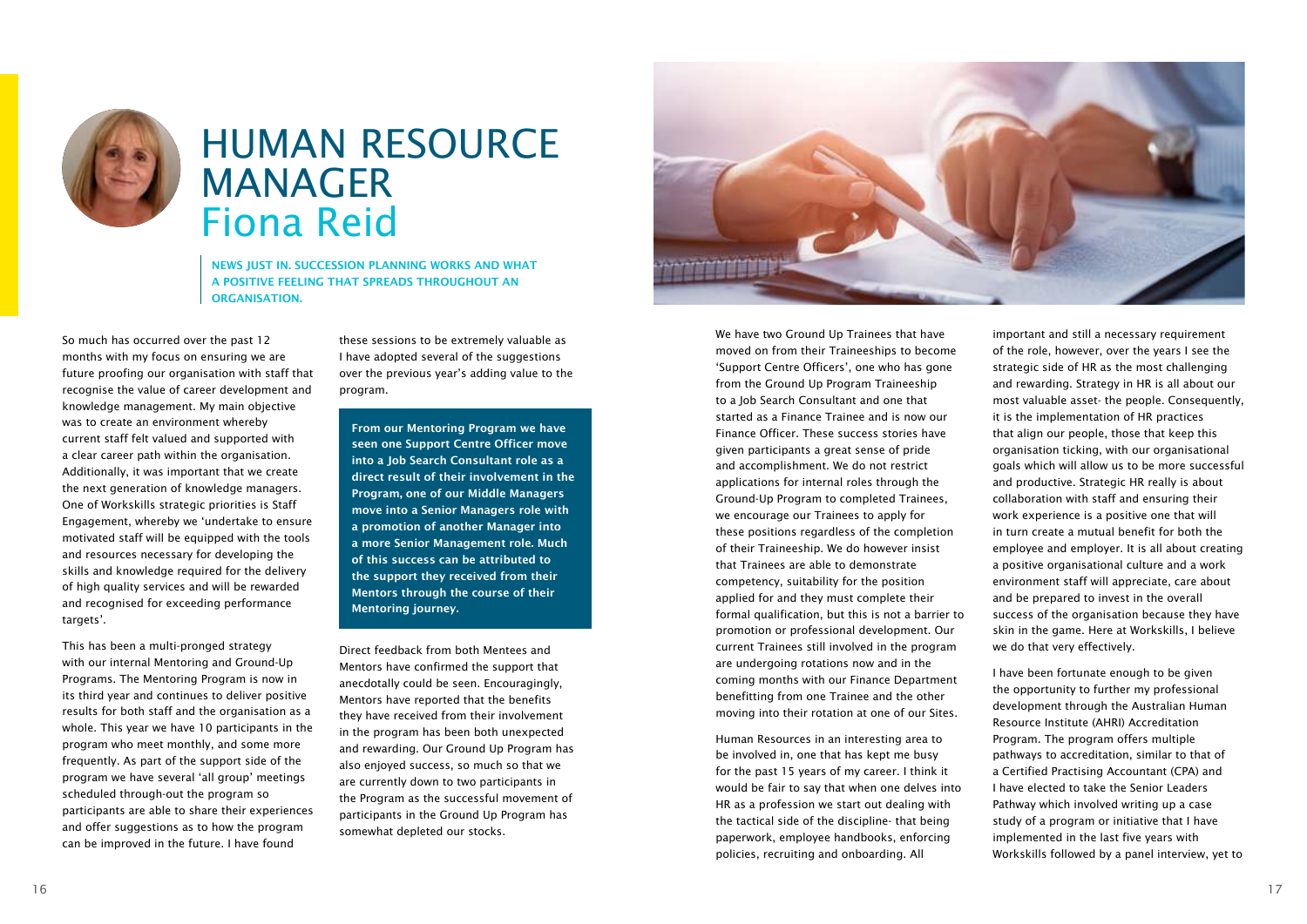

be undertaken. Naturally I drew on the Ground Up and Mentoring Program and the success that this has seen for my case study.

As an organisation we boast a significantly lower turnover than the Employment Services industry and when I say significant, the stats speak for themselves. Workskills staff turnover has averaged 8.5% over the past four years and that is a number that underscores the positive culture and supportive environment that all our staff find themselves a part of. Nationally, the industry reports approximately 25% of organisations reported staff turnover of 30 – 40% with 42% of organisations reporting staff turnover above 40%. Overall, more than 80% of organisations reported turnover higher than 20% *(Source: Jobs Australia August 2017).*

As part of the Senior Leadership Team it is key that we as a group are focussed on the future and how that particular behaviour looks to the rest of the organisation. Workskills is seen to be an excellent employer and I have regular conversations with prospective applicants who are looking to come across to us from our competitors, as our reputation precedes us, resulting in the successful recruitment of five staff in the last three months from our competitors, putting us at a competitive advantage. We were recently (June 2018) bestowed the 'Employer of Choice' award by the Department of State Growth in Tasmania. This was a rigorous application process and required testimonials from staff who were able to reiterate the opportunity that staff are afforded through our Mentoring and Ground-Up Program. I believe this maintains a culture of professional development, demonstrates our commitment to succession planning, maintains consistency throughout the organisation, aids in organisational knowledge management and encourages staff retention.

In addition to the success that these programs have seen, this year saw the inception and development of the Workskills Community Investment Foundation. The Foundation has been created to ensure Workskills continues to offer financial support with a structured and

transparent approach, to our local community and what better way than to invest in projects that benefit those that rely on the support that we have offered as an organisation over the past 30 odd years. As part of my role I am charged with the task of ensuring we come together as an organisation and celebrate the wins we so regularly achieve and the inauguration of the Workskills Community Investment Foundation was no exception. Despite the particularly inclement weather back on the 17th July, fifty three staff, together with several members of our Volunteer Board of Management were treated to a warm reception at the Hotel Grand Chancellor, to unveil the newly created 'Foundation' and share with staff what that means in real terms. This was a very positive and fun evening, giving everyone an opportunity to relax and unwind with delicious food and good company in a perfect setting.

It has been an exciting yet challenging year for all of the organisation but these challenges present us with opportunities to continue to strive for success which organically transpires into success for our clients and ultimately, our local community. It has again been a pleasure to be a part of this and I anticipate 2019 to hold as many challenges, successes and surprises as 2018 has.

IT HAS BEEN AN EXCITING AND CHALLENGING YEAR FOR ALL OF THE **ORGANISATION**



 2018 saw our community investment strategy in full swing with the launch of our Workskills Community Investment Foundation. Our accumulated surpluses have been invested in to long term investments, with the aim of generating income to allow us to fund programs in our local community. This past year the income generated from our investments allowed us to be able to fund and deliver two Coaching Young People for Success programs. These programs were run by our Community arm of the business, Impact Communities. We have now passed the half way mark of our jobactive contract, and as we are starting to prepare for the future ahead our surpluses from this year have been allocated to our strategic fund to enable us to prepare for a new tender.

In the jobactive side of the business we have had a big focus on utilising the Employment Fund to activate our jobseekers and assist them with the tools and services required for them to get and keep a job. This has really ramped up the work load for our small finance team and has certainly kept us busy with over \$1.8M of Employment Fund transactions utilized to help our jobseekers gain employment. With the increased spend we have had to ensure we have good cash-flow management and processes in place to maintain our solid cashflow position into the future. We have also invested more resources into our front line this past year to ensure we are fully equipped to get our performance back to where we would like it to be, and where we know it can be.

It is critical that the Board receive and understand concise, on time and detailed reporting. We are continually reviewing our reporting processes to provide the best format to the board and ensure they are given all the information they need as Board members. In conjunction with the above we have also had our external consultant accountant attend a recent Board meeting to give an external overview and summary of our financial position.

We have recently completed our financial audit for the year, as part of the annual audit we had our Bridgewater (Corporate Site) revalued. It is now approaching the time of the year where we will be busily preparing our annual information statements for the Australian Charities and Not-for-Profit Commission (ACNC) to ensure we maintain our not-forprofit charity status.

## FINANCE REPORT Kristy Holbrook

THIS FINANCIAL YEAR, 2018 HAS CERTAINLY BEEN A BUSY ONE FOR THE FINANCIAL SIDE OF THE BUSINESS.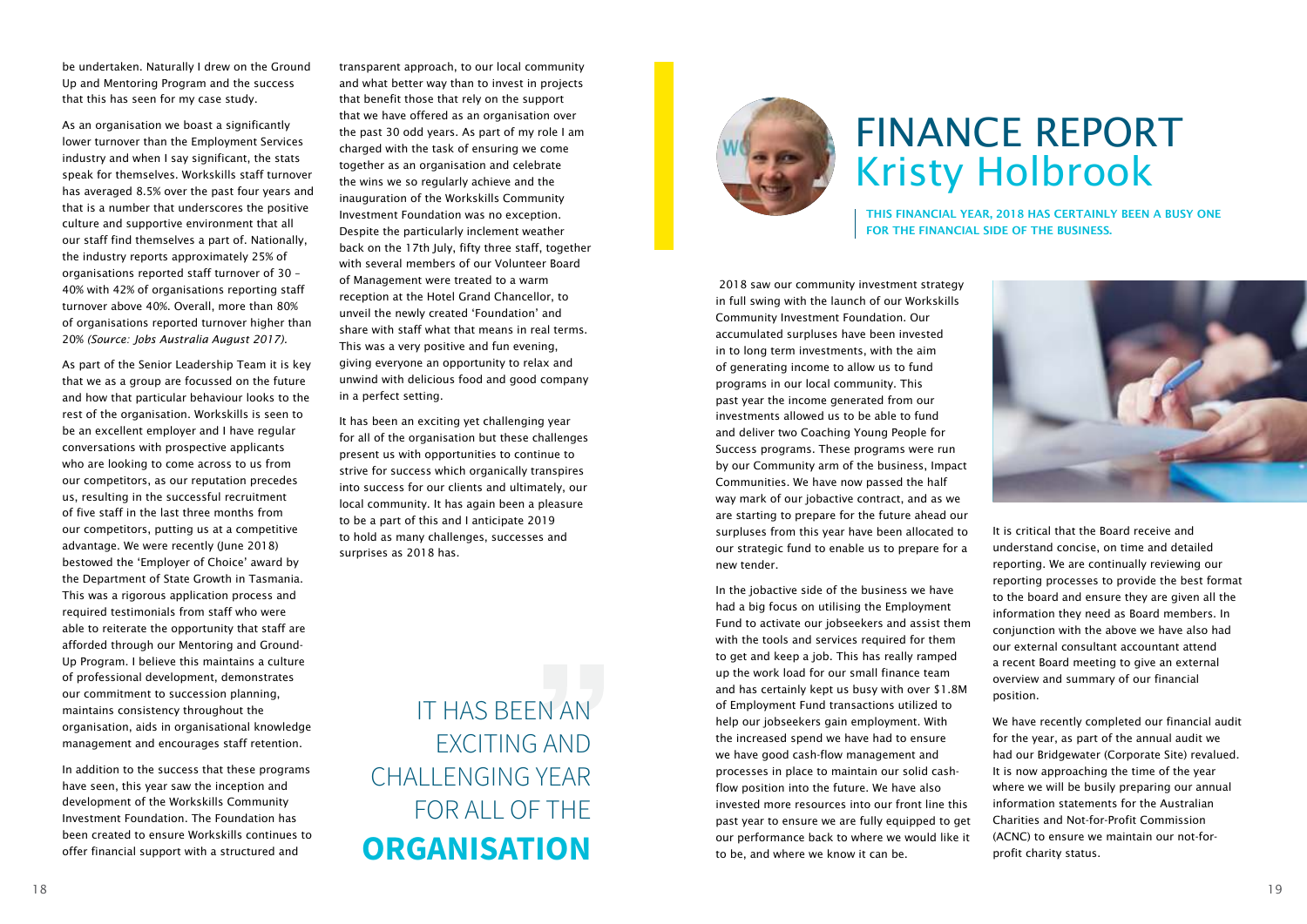Impact Communities operating as the "community arm" of Workskills can again showcase the value of Workskills investment into the community. This time I will let anecdotes tell most of the stories.

#### But first some Impact Communities stats

- Our staff, Mark, Bonnie, Stacey, Sybylla, Bridget, Ben, Anthony, Samantha, Nick and Brodie (that's 10 of us). Our growth in staff is testament to the fact that Workskills, funders, purchasers see value in our work.
- Across our programs we have seen over 30 volunteers be involved
- We have trained 40 youth workers/teachers/trainers in Coaching Young People For Success. This was co-funded by the Workskills Community Investment Fund to a total of close to \$25K.
- We have delivered 6 Families And Schools Together (FAST) programs, training 25 team members, and having 40+ parents and over 120 children involved.
- Youth Entrepreneurial Services (YES) has seen 150 young people interviewed, 125 commence, and over 35 receiving an employment or training outcome.
- We launched Troublesmiths the social enterprise component of YES. To date our YES products have had close to \$10,000 worth of sales. The profits go back into YES and the hands of participating young people (YES tokens)

### COACHING YOUNG PEOPLE FOR **SUCCESS**

• Over 100 people have been involved in our Ready Set Job and Ready Set Money programs.



### The stories

### FAST

When asked; what has been most valuable about your FAST experience?

"The special play time with my FAST child, and the parent buddy time actually the whole program was a great experience." FAST parent Jordan River Services

"The ability to listen and share daily family issues with other parents and learn that I'm not alone in my struggles." FAST parent St Brigids

"FAST creates a sense of community amongst the families. It was a great way for us to meet other families from the school and interact with teachers on a closer level." FAST parent St Brigids

"As a working couple, we don't actually see many of the parents from the school, let alone the families who participated in the FAST program. Our child has a core group of friends from school and we have developed friendships with those families." FAST parent St Pauls



### IMPACT **COMMUNITIES** Mark Boonstra

OUR VISION SHORT AND SIMPLE IS "REALISING POTENTIAL AND ACHIEVING GOALS". QUITE OFTEN AT OUR TEAM MEETINGS I WILL ASK THE TEAM, "WHAT HAVE WE SEEN OR DONE LATELY WHERE THIS HAS BEEN ACCOMPLISHED", WE ARE NEVER SHORT ON STORIES.

> "I would like to send my feedback to you on the CYPFS Leaders training I have been to many training sessions on various subjects in the past 5 years, this program was one of the best I have completed. It was a very enjoyable 2 days, paced well and super interesting! The skills I learnt even though it was targeted to Youth, I will be able to use with many different age groups as they come in my door. I can see it being used with many people who are having issues in their life and want to make positive changes in their circumstances. Being able to make help people make plans to set goals and make changes for the future they want. Now I know the process, I can see this being used often in my Community Centre, and also for me personally. The resources are fantastic and can see how it may work with many walks of life. I can't wait to utilize these with my youth Group and other community members. Thank you for making this fantastic training available in Tasmania."

Chelsea Barnes Bridgewater Community Centre.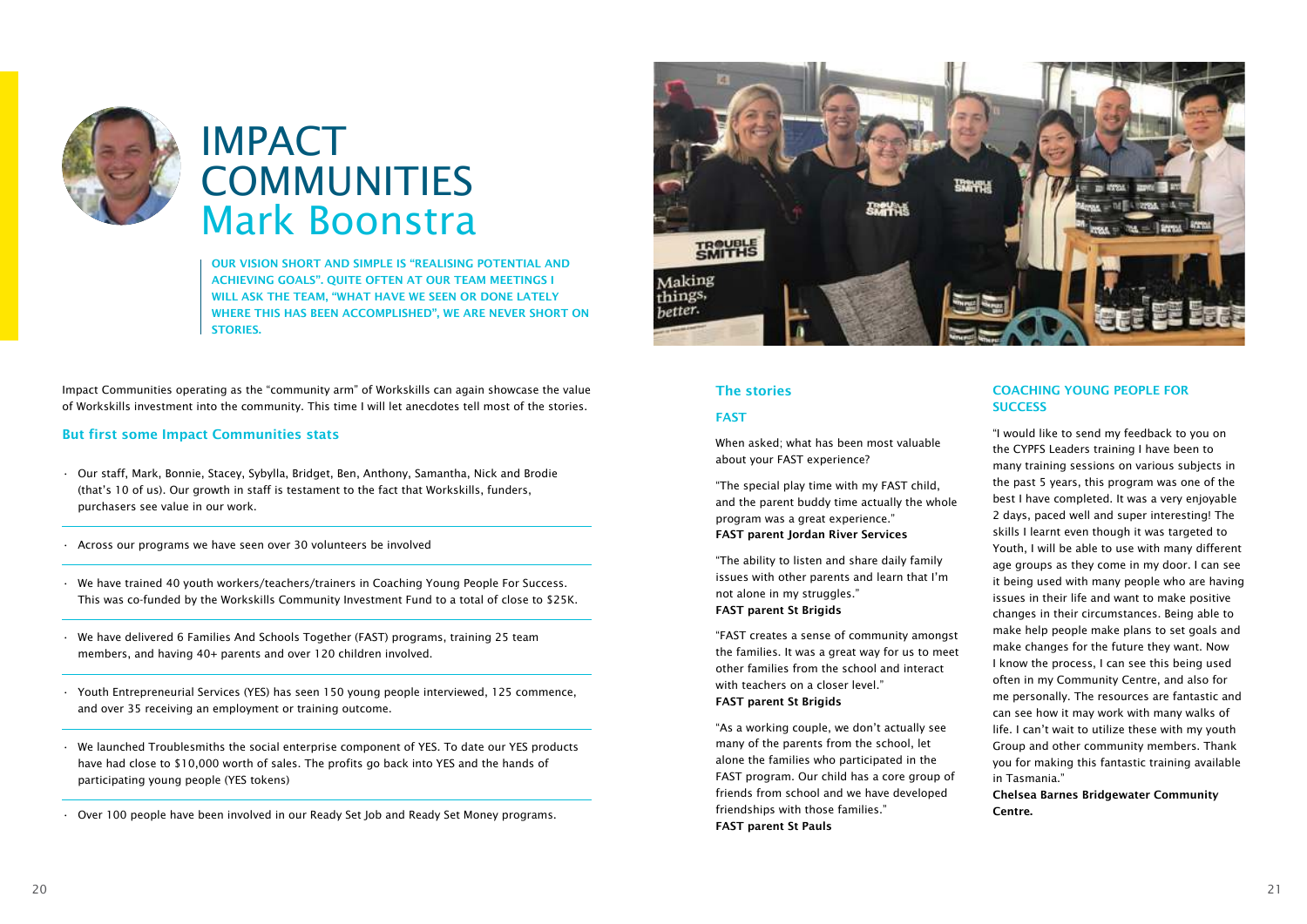### YOUTH ENTREPRENEURIAL SERVICES (YES)

So many stories of success but here is just one.

Paris came into the YES initiative presenting as a very anxious young lady; at times she was visibly shaking and found it difficult to string her words together. But she showed up! Through the coaching and participation in the initiative activities, Paris gained confidence. She went on to gain some casual employment. She was so excited to make the most of it, but her experience of anxiety began to creep into her workplace. Through support from her Employment Coach, Paris was able to sustain her position and build resilience into her role. Paris has now moved on to full-time employment and has increased her competence and employment capacity. Congratulations Paris!

### **TROUBLESMITHS**

"When we think of a smith, be it a blacksmith or a wordsmith, we know that they are masters of their craft. They take something raw and mould and shape it into something beautiful.

Life throws us curveballs – many of them at the time where we are just discovering who we are and what imprint we want to make on the world.

But through this social enterprise, and the support of the YES coaching program, our participants take their troubles and through hard work, perseverance and creativity, they start on the journey that will get them closer to their ideal life.

- 1. Program Delivery To maintain a high standard of program delivery
- 2. Administration To ensure our policies, systems and practices support the work we do
- 3. Growth and Development Assess new opportunities, refine, enhance and innovate
- 4. Community To have an active meaningful presence in the community
- 5. Team Staff and volunteers are equipped and supported to enjoy the work they do
- 6. Workskills To resource, share information and co-implement Workskills Strategic Plan

And so, Troublesmiths seemed to be a fitting description.

It's also a cheeky nod to the naysayers. Those who label our jobseekers dole bludgers, or our young people hooligans. It takes the assumption that Tassie's younger generation don't work hard or care, and says 'Watch me! Watch me work. Watch me care.'

#### Impact Communities / Recruitment **Centre**

Look at this soap, or this cheeseboard, or these earrings. Look at this pop-up shop, and this team, and this new life we have created for ourselves. We are Troblesmiths, and we made it." Bonnie Tuttle's Speech at the Troublesmiths launch

#### **KEY FOCUS AREAS**

In 2018-2019 we set the following as our key focus areas to take us to the next level. The following areas are the 6 key areas of our work. Each of these areas has their own focus areas and KPI's. Each of these focus areas wok alongside and compliment Workskills Strategic Plan.

With some recent team restructuring, Impact Communities plans to go from strength to strength in the coming year/s. Please check out our website / Facebook pages to find out more. To purchase your gifts for family and Christmas check out our online shop; www.troublesmiths.com.au .

#### Corporate & Bridgewater

25 Hurst Street, Bridgewater Phone: 03 6262 5400 Email: bridgewater@workskills.org.au

#### **Glenorchy**

364 Main Road, Glenorchy Phone: 03 6262 5400 Email: glenorchy@workskills.org.au

#### **Hobart**

Suite 7 Trafalgar Centre 110 Collins Street, Hobart Phone: 03 6262 5400 Email: hobart@workskills.org.au

#### New Norfolk

2 High Street, New Norfolk Phone: 03 6262 5400 Email: newnorfolk@workskills.org.au

49 Molle Street, Hobart Phone: 03 6262 5400 Email: enquries@impactcommunities.org.au jobs@workskills.org.au

#### Rosny

8 Bayfield Street, Rosny Phone: 03 6262 5400 Email: rosny@workskills.org.au

### Sorell Outreach Service

Community Health Centre 57 Cole Street, Sorell Phone: 03 6262 5400 Email: sorell@workskills.org.au

#### Huonville Outreach Service

Shop 4, Huon Arcade 15 Main Street, Huonville Phone: 03 6262 5400 Email: huonville@workskills.org.au

#### Triabunna Outreach Service

Spring bay Community and Health **Centre** 3 Melbourne Street, Triabunna Phone: 03 6262 5400

### BRANCH OFFICES